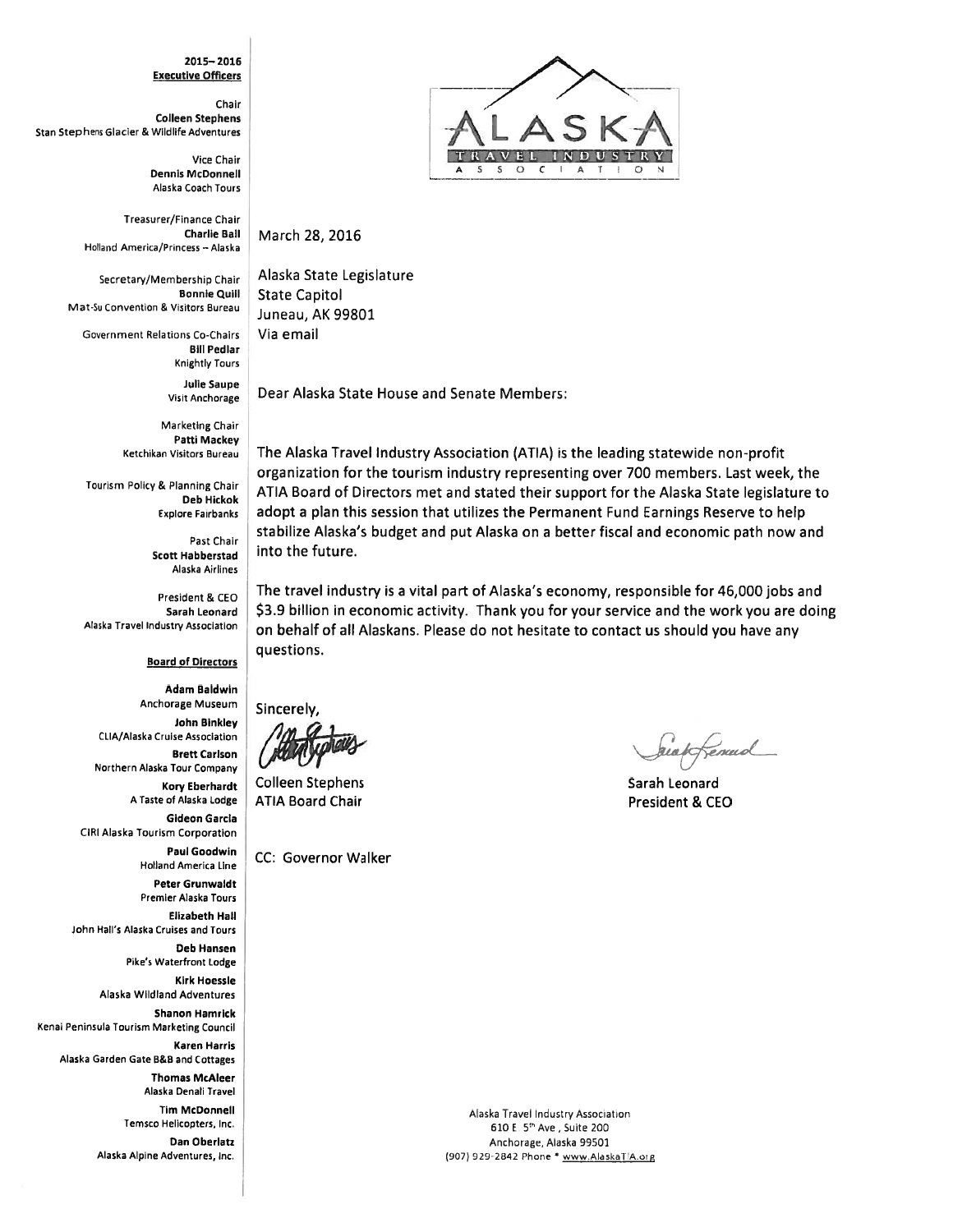| From:               | Sen. Anna MacKinnon                                                                                  |  |
|---------------------|------------------------------------------------------------------------------------------------------|--|
| Sent:               | Monday, March 28, 2016 11:17 AM                                                                      |  |
| To:                 | Senate Finance Committee                                                                             |  |
| Subject:            | FW: Support - Use of PF Earnings - Senate Bills 114 and/or 128 - FEDC Resolution and<br>Op-Ed        |  |
| <b>Attachments:</b> | AK Fiscal Challenge 12.15 Resolution - Approved.pdf; Athena - Outside the Box Fiscal<br>Thinking.pdf |  |

Kristen Pratt Legislative Aide Office of Senator Anna MacKinnon Alaska Stäte Legislature Alaska State Capitol Room 516  $(907) 691 - 8911$ 

From: Jomo Stewart [mailto:jstewart@investfairbanks.com] Sent: Friday, March 25, 2016 9:34 AM To: Sen. Anna MacKinnon <Sen.Anna.MacKinnon@akleg.gov>; Sen. Pete Kelly <Sen.Pete.Kelly@akleg.gov> Cc: Sen. Lesil McGuire <Sen,Lesil.McGuire@akleg.gov>; Heather Shadduck <Heather.Shadduck@akleg.gov>; Laura Cramer <Laura.Cramer@akleg.gov> Subject: Support - Use of PF Earnings - Senate Bills 114 and/or 128 - FEDC Resolution and Op-Ed

Dear Co-Chairs,

Thank you for the opportunity to Testify yesterday on Senate Bills 114 and 128; legislation related to use of Permanent Fund and other investment Earnings in rectification of the State's ongoing fiscal challenge. Per that testimony, please find attached the referenced FEDC Board Resolution (Dec. 2015) and News-Miner Community Perspective (published June 7, 2015); the former calling on policy-makers to take <sup>a</sup> balanced approac<sup>h</sup> to fixing the budget, and the latter offering them encouragemen<sup>t</sup> and license to "think outside the box" in doing so – with one idea being using PF Earnings to fund government and resource development revenues to fund dividends.

<sup>I</sup> hope you might include these original documents in the Record of discussion of SB 114/128.

With my Compliments, Respect and Warm Regards,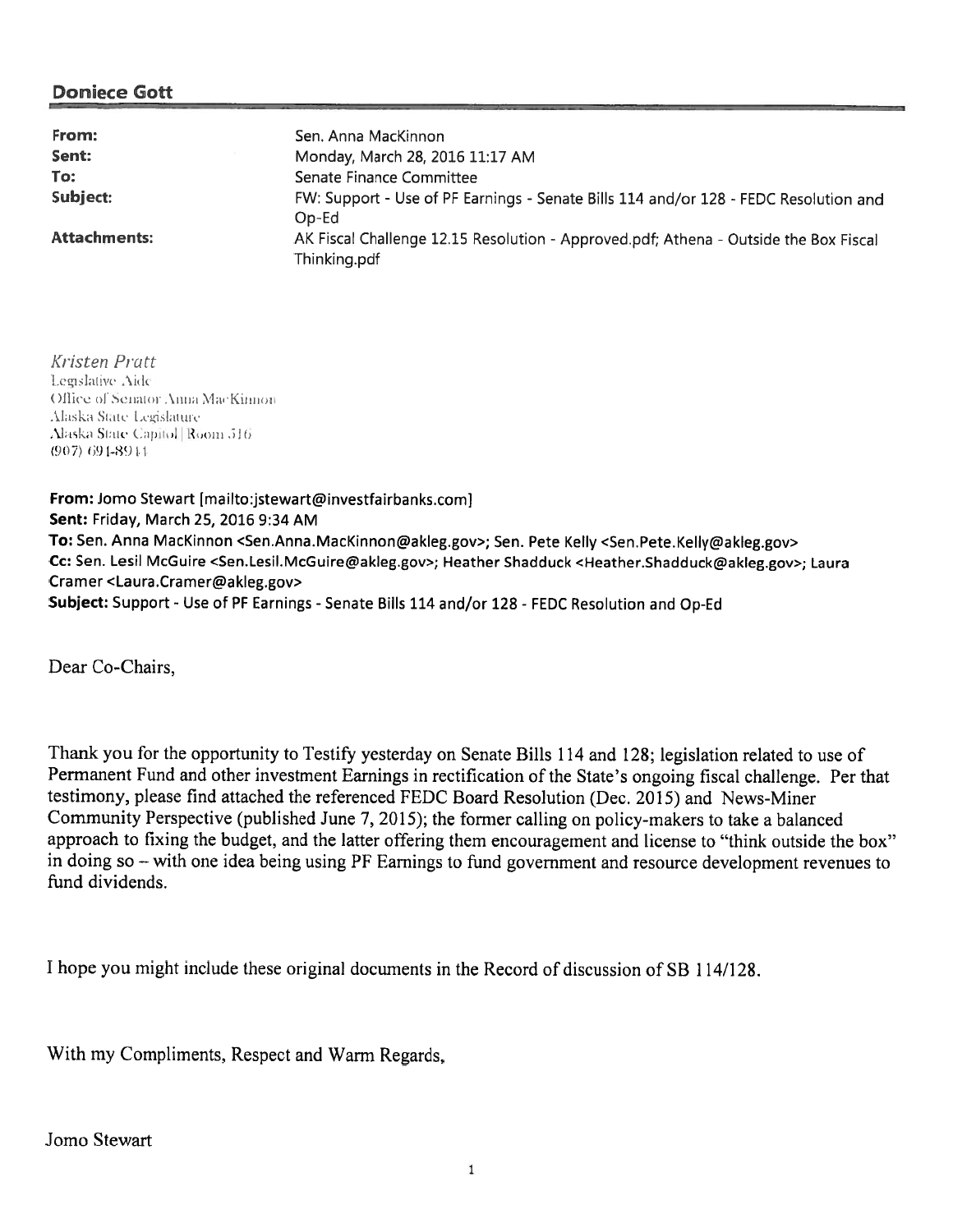Energy, Military & Mining Project Manager

Fairbanks Economic Development Corporation

907-452-2185 office

907-978-0655 mobile

330 Wendell St., Ste. E

Fairbanks, AK 99701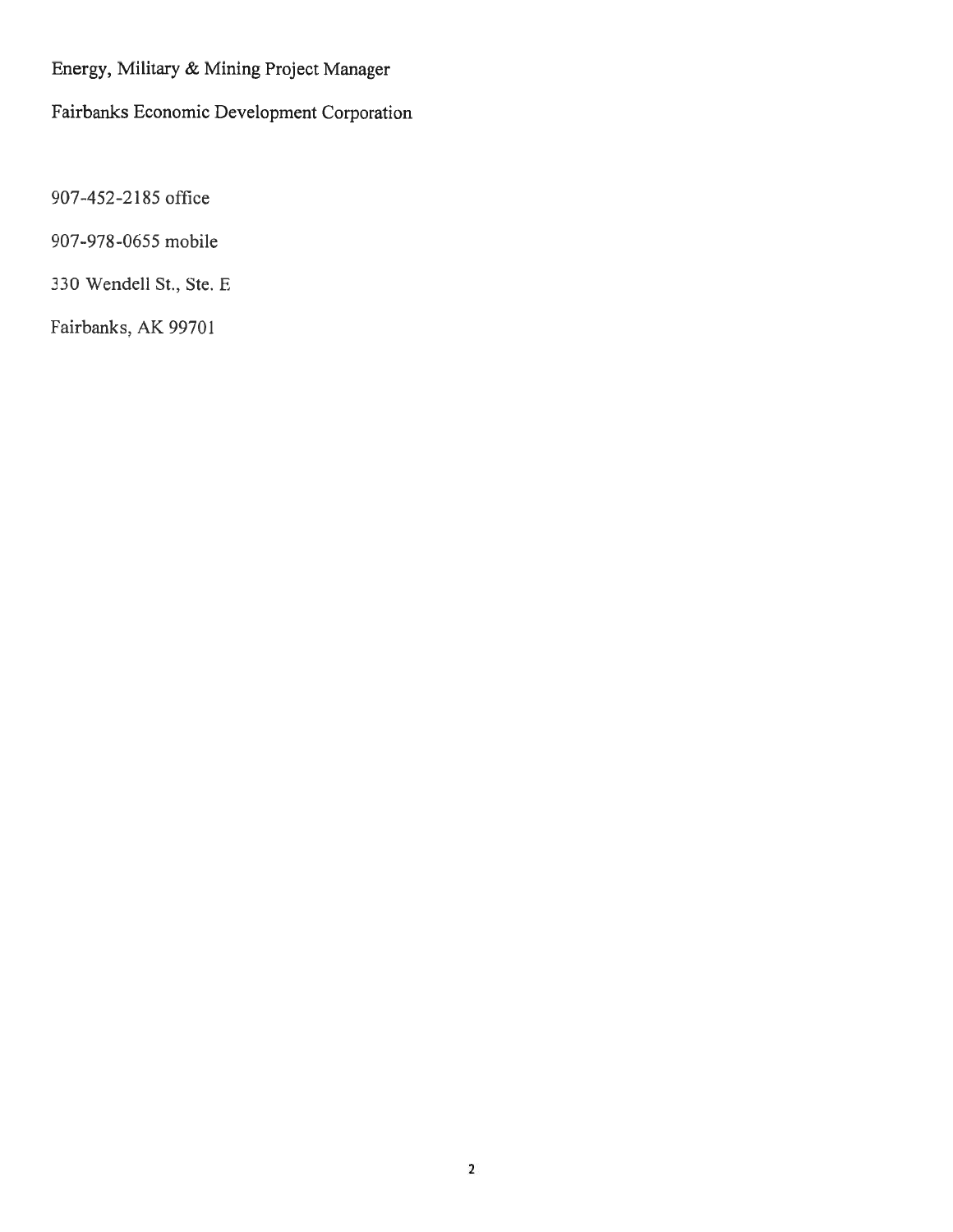

330 Wendell Avenue, Suite E, Fairbanks, AK 99701

December 18, 2015

### Resolution

FEDC Board of Directors asks Alaska's Political Leaders to work together to resolve Alaska's fiscal challenge. With Alaska State expenditures exceeding revenues by more than \$3 Billion dollars, there is no easy solution to balancing the State budget. Achieving long-term fiscal stability, affordability and sustainability for the State of Alaska will require a mix of continued cuts to governmen<sup>t</sup> spending and increased revenues including use of State investment earnings

Regarding spending: achieving <sup>a</sup> smaller, more efficient, more sustainably affordable State Government is critical to Alaska's future fiscal health. Therefore, the Board believes reductions in the cost and, likely, scope of government are necessary to redress Alaska's systemic budgetary imbalance.

Regarding revenue: providing the Slate revenues sufficient for it to operate and invest effectively in and for the public interest is critical to Alaska's future fiscal health. Therefore, the Board believes that, in addition to increases in user fees, implementing some type of broad-based statewide taxation and the use of some portion of the Permanent Fund earnings to fund State government must to be considered.

We also believe that inaction will, with certainty, lead to Alaska's failure and failure is not an option. Therefore, the Board of FEDC encourages Alaska's policymakers to move forward without delay on <sup>a</sup> solution.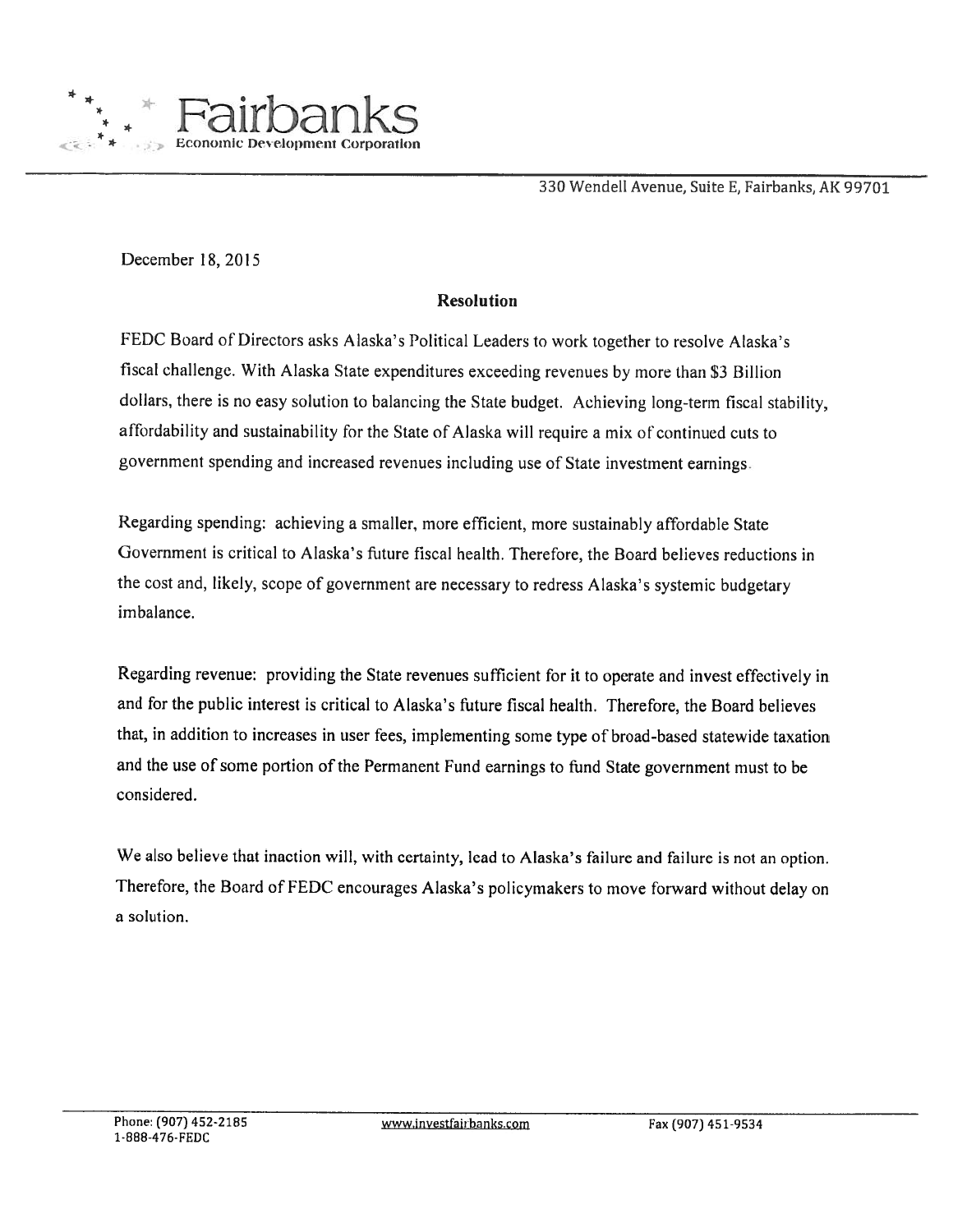As the story goes, Pallas Athena, Goddess of Wisdom, was not "born" but instead burst forth fully formed and flawless from the throbbing mind of Zeus,

What follows ain't that. But, having watched our statewide policy-makers' faltering attempts to make heads, tails or any headway toward meeting the State's myriad fiscal challenges, I hope I'll be forgiven for trying to relieve my own headache - by lobbing out a couple, admittedly, half-backed budgetary ideas for consideration.

<sup>A</sup> couple years ago, <sup>I</sup> was sitting in the audience of <sup>a</sup> presentation by the Alaska Gasilne Development Corporation regarding the status of the in-state natural gas bullet line when its President, Dan Fauske, mentioned that while he was its CEO, it was customary for the Alaska Housing Finance Corporation to reserve <sup>a</sup> portion of its bonds issuances for purchase by Alaskans.

He said it as an aside but for me it was <sup>a</sup> veritable revelation and dovetailed with something I'd been thinking about for some time.

I've always found it peculiar that Alaska can be both flush with opportunity and cash, and ye<sup>t</sup> be woefully lacking in the infrastructure needed to capitalize on its un- or under-tapped resources and perennially short of the capital to develop them. <sup>A</sup> complementary peculiarity is Alaska owning <sup>a</sup> stupendously successful investment house like the Permanent Fund Corporation - which kicks off <sup>a</sup> thousand-plus dollar dividends annually to 700,000-plus Alaskans - and ye<sup>t</sup> having no apparent complimentary State-supported investment vehicle by and through which private Alaskans might be allowed the opportunity to invest in building Alaska.

Now, as <sup>a</sup> broke single dad, struggling to support himself and two wee-ones on non-profit wages, I've not the free-funds to <sup>p</sup>lay widely or often in the "market" - <sup>I</sup> generally need every dollar that hits the hand to feed the mouths. However, if there was <sup>a</sup> way for me to turn my yearly Permanent Fund Dividends into "shares" in, say, <sup>a</sup> Susitna Dam or <sup>a</sup> Trans-Alaska Gasline, I'd probably do it.

Put another way: Though I'd assuredly grumble at being forced to make "involuntary contributions" to state government in the form of taxes, I, like scores of pull-tab <sup>p</sup>layers, would more agreeably "self-tax" to support development of beneficial state infrastructure through targeted direct investment of my PFD.

While speaking of the Permanent Fund and dividends, revenues and expenditures, state-wide development and public funding, another interesting idea came to me this spring. Or, rather, an idea was brought to me by <sup>a</sup> friend who is both intellectually brilliant and the possessor of very-high-level, multi-branch governmental experience.

The idea? Rather than pay for state government with oil revenues and for dividends with investment returns, why not flip that paradigm and pay for government with investment returns and PFDs with resource development revenues?

As ideas go for restructuring public finance and creating <sup>a</sup> new "Alaska business model," this one appears to check <sup>a</sup> great many fiscally- and politically-necessary boxes. <sup>A</sup> couple of the biggest are:

Today, on <sup>a</sup> "net" basis, Alaska Inc. has rounded the corner where returns on its market-based investments (like the Permanent Fund, Constitutional Budget Reserve and other savings and holding accounts) exceed oil revenues. And, except for the Great Recession years, those returns have exhibited far less volatility than those of oil. Therefore, making the governmental wagon-hitch switch to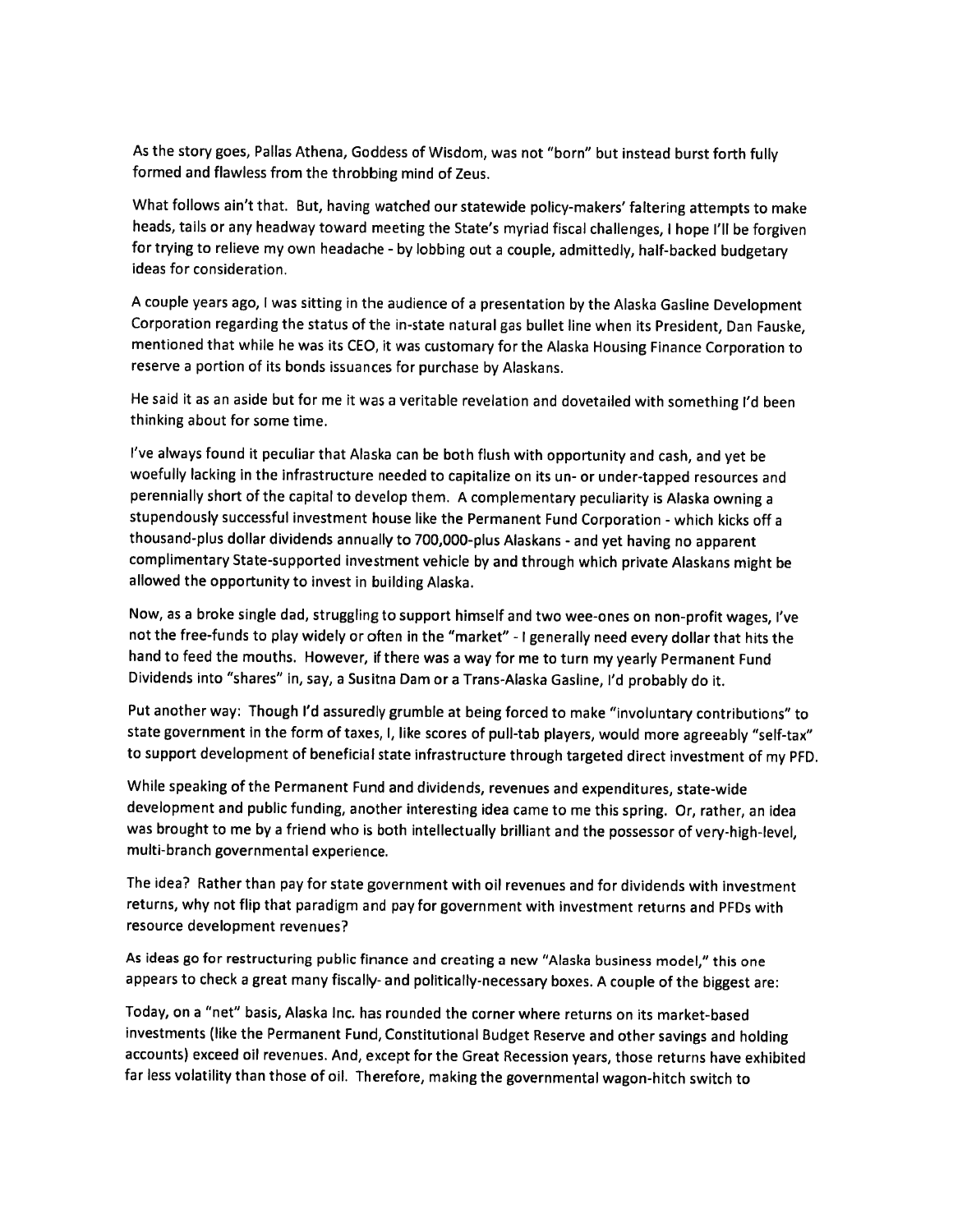investment income would likely mean both greater and more stable revenues into the state's genera<sup>l</sup> fund,

Today, there is "psychic disconnect" in Alaska that allows <sup>a</sup> tie-dye and sandals wearing UA undergraduate (whose in-state cost of attendance is subsidized, by up to two-thirds, by legislative appropriations to the University of Alaska system) or <sup>a</sup> Sierra Club bumper sticker flaunting Anchorage Volvo driver (who's roads would be po<sup>t</sup> hole strewn mud ruts if not for constant state supported repaving) to unknowingly protest the very developments which make those tuition-subsidy and transportation dollars available to the legislature: Prudhoe Bay and Cook Inlet oil and gas development, Interior mining, coastal fishing, etc. Tying residents' dividends directly to resource development would do much to close that mental disconnect between "the money" and "where the money comes from" turning more Alaskans into active proponents of sensible resource development, rather than idle observers or reflexive naysayers.

Alaska's policy-makers, under the gun of historic deficits, have already been working to prudently prune state spending. Soon they'll begin considering ways to increase state revenues. They know, as we all should, that Alaska is in <sup>a</sup> fiscal 'box" of its own creation and must have <sup>a</sup> new business model. Personally, <sup>I</sup> hope they'll take <sup>a</sup> little inspiration from the Goddess and, along with consideration of the standard off-the-shelf policy prescriptions like income or sales taxes, <sup>g</sup>ive some wise consideration to <sup>a</sup> creative idea or few from outside the "box."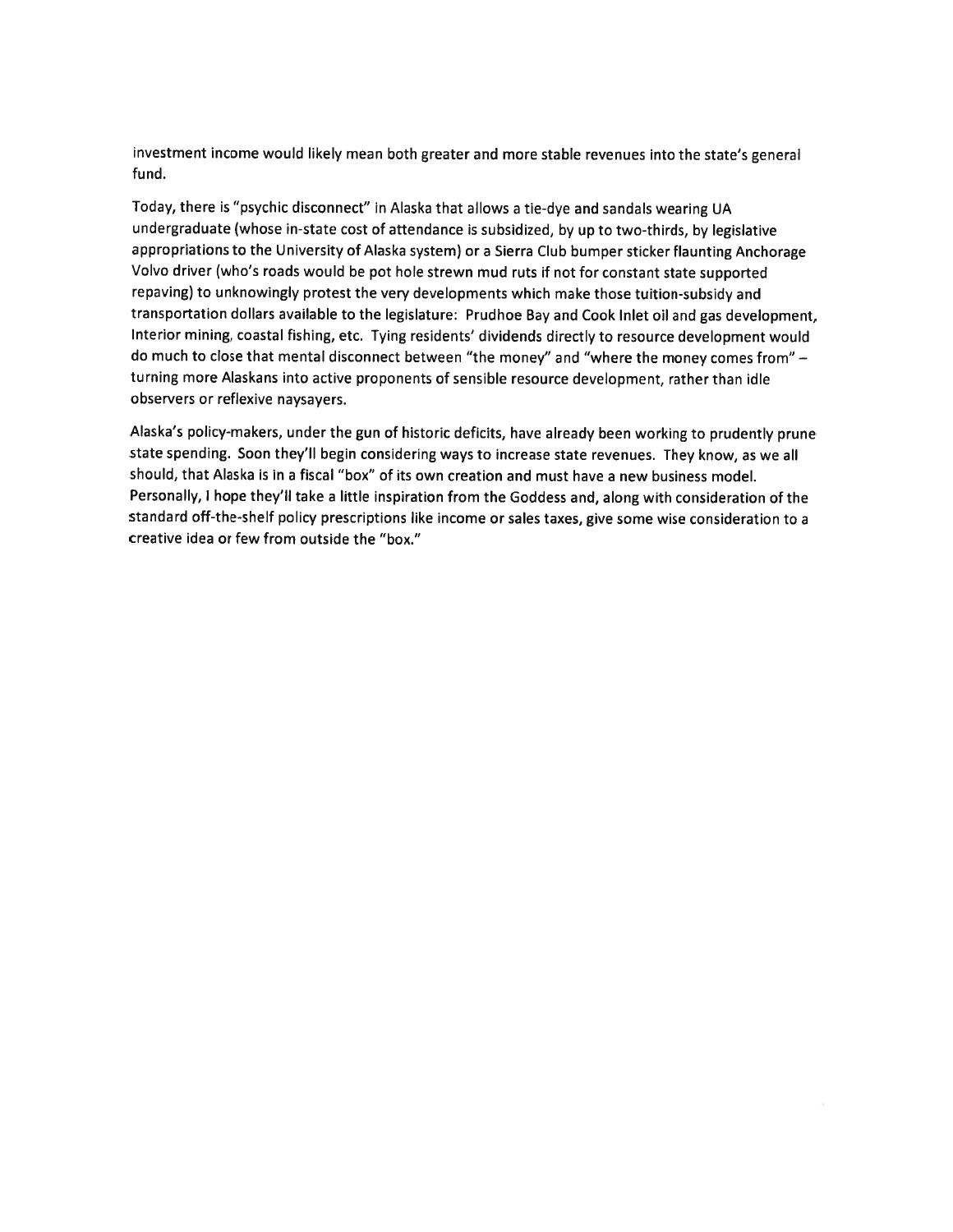| From:    | Sen. Anna MacKinnon             |
|----------|---------------------------------|
| Sent:    | Friday, March 25, 2016 12:49 PM |
| To:      | Senate Finance Committee        |
| Subject: | FW: permanent fund revenue      |

From: Orin Seybert [mailto:oseybert@gmail.com]

Sent: Friday, March 25, 2016 12:21 PM

To: sen.peter.micchiche@akleg.gov; Sen. Pete Kelly <Sen.Pete.Kelly@akleg.gov>; Sen. Donny Olson <Sen.Donny.Olson@akleg.gov>; Sen. Anna MacKinnon <Sen.Anna.MacKinnon@akleg.gov>; Sen. Mike Dunleavy <Sen.Mike.Dunleavy@akleg.gov>; Sen. Lesil McGuire <Sen.Lesil.McGuire@akleg.gov>; Sen. Lyman Hoffman <Sen.Lyman.Hoffman@akleg.gov>; Sen. Kevin Meyer <Sen.Kevin.Meyer@akleg.gov>; Orin Seybert <oseybert@gmail.com> Subject: permanen<sup>t</sup> fund revenue

When <sup>I</sup> testified before the Senate Finance Committee on the 24th, <sup>1</sup> overlooked one of the major points in my scribbled notes. There have been comments in the last few weeks that there is several billion dollars in the CBR, which is our last savings account. The comments have been that we can just use those savings to ge<sup>t</sup> by until <sup>a</sup> solution comes along, such as rising oil prices.

That is extremely speculative and short-sighted. <sup>I</sup> cannot imagine any responsible businessman or entity resorting to such desperate tactics, while there is an alternate source. That is like burning the furniture to keep the house warm for another day. The savings account should only be used after all other alternatives have been used, and in this case we have an alternative.

From the fifty billion dollars in the permanen<sup>t</sup> fund corpus, just the interest earnings alone every year will nearly close the gap, on <sup>a</sup> sustainable basis. The dividend program can be retained, as well as the inflationproofing. We badly need to reinstate the income tax, so we can all share in carrying the load. We lived with it for years, and it worked very well, simply taking <sup>a</sup> percentage of the Federal income tax, it was very simple and efficient, and the people that make more, pay more. <sup>A</sup> sales tax may be needed as long as it is not regressive, in other words basic staples would be exemp<sup>t</sup> so the lower income residents would not be impacted. The advantage of <sup>a</sup> sales tax is we would derive revenue from the tourists and visitors.

<sup>I</sup> think there have been more than enoug<sup>h</sup> budget cuts. Although the operating budget has risen over the last twenty or thirty years, so has the population. It would be interesting to compare the per capita cost of the budget from then to present. Any further cuts, particularly to education, would negatively affect our economy, and be self-defeating.

Respectfully submitted

Orin Seybert 1344 W. 7th Ave #A Anchorage, Ak 99501 (907) 632-5109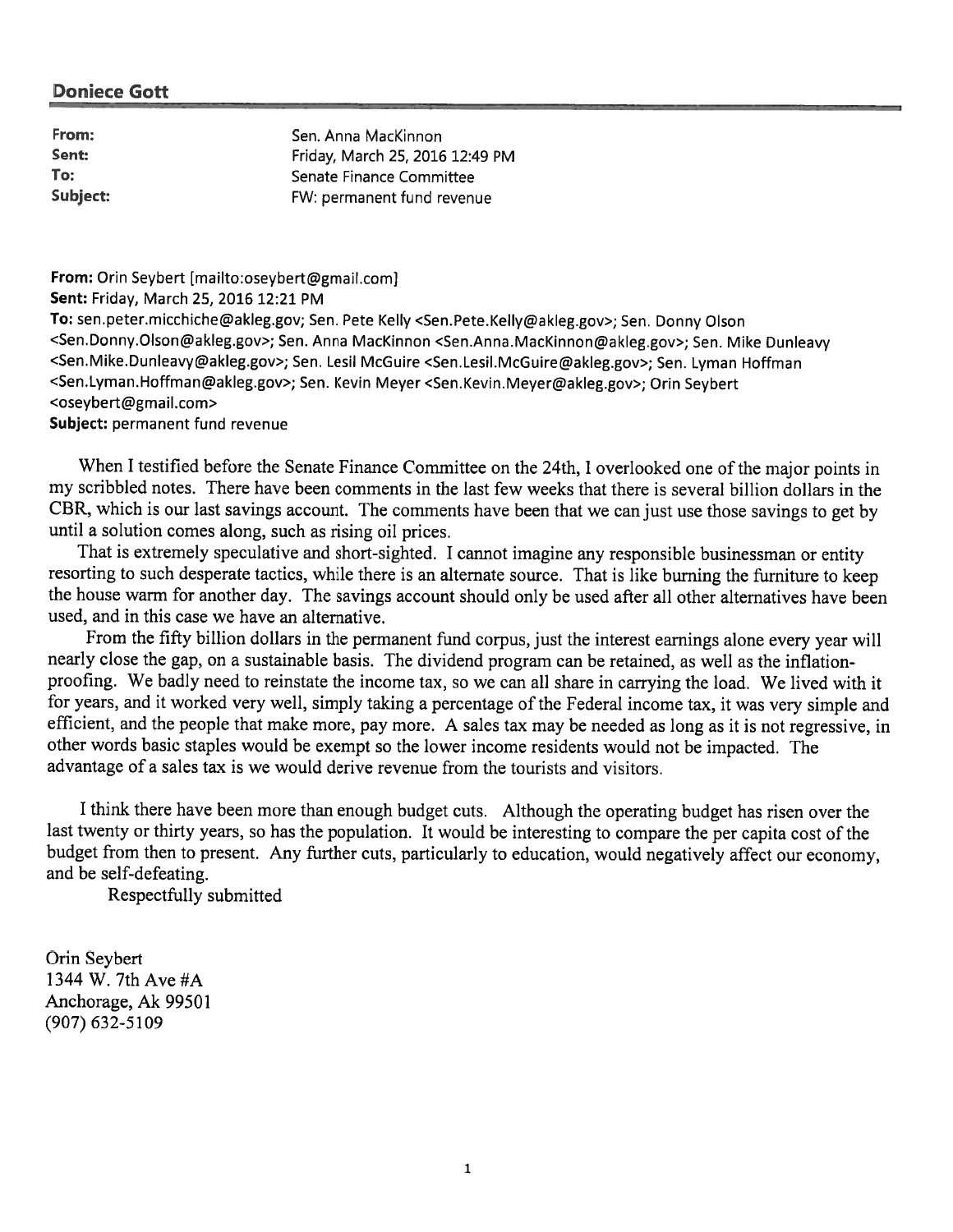| From:    | Barb Doty<br><br>barbdotymd@gmail.com> |
|----------|----------------------------------------|
| Sent:    | Saturday, March 26, 2016 4:48 PM       |
| To:      | Senate Finance Committee               |
| Subject: | Permanent solution to budget           |

Pease suppor<sup>t</sup> <sup>a</sup> full budgetary fix during this session including restructuring the permanen<sup>t</sup> fund as an endowment. We Alaskans should not be paying the Federal Government individual taxes on PFD dividends then assessed a higher sales or income tax to balance the budget! I support the governor's proposal Barb Doty MD Mat Su Borough Assembly

Sent from my iPhone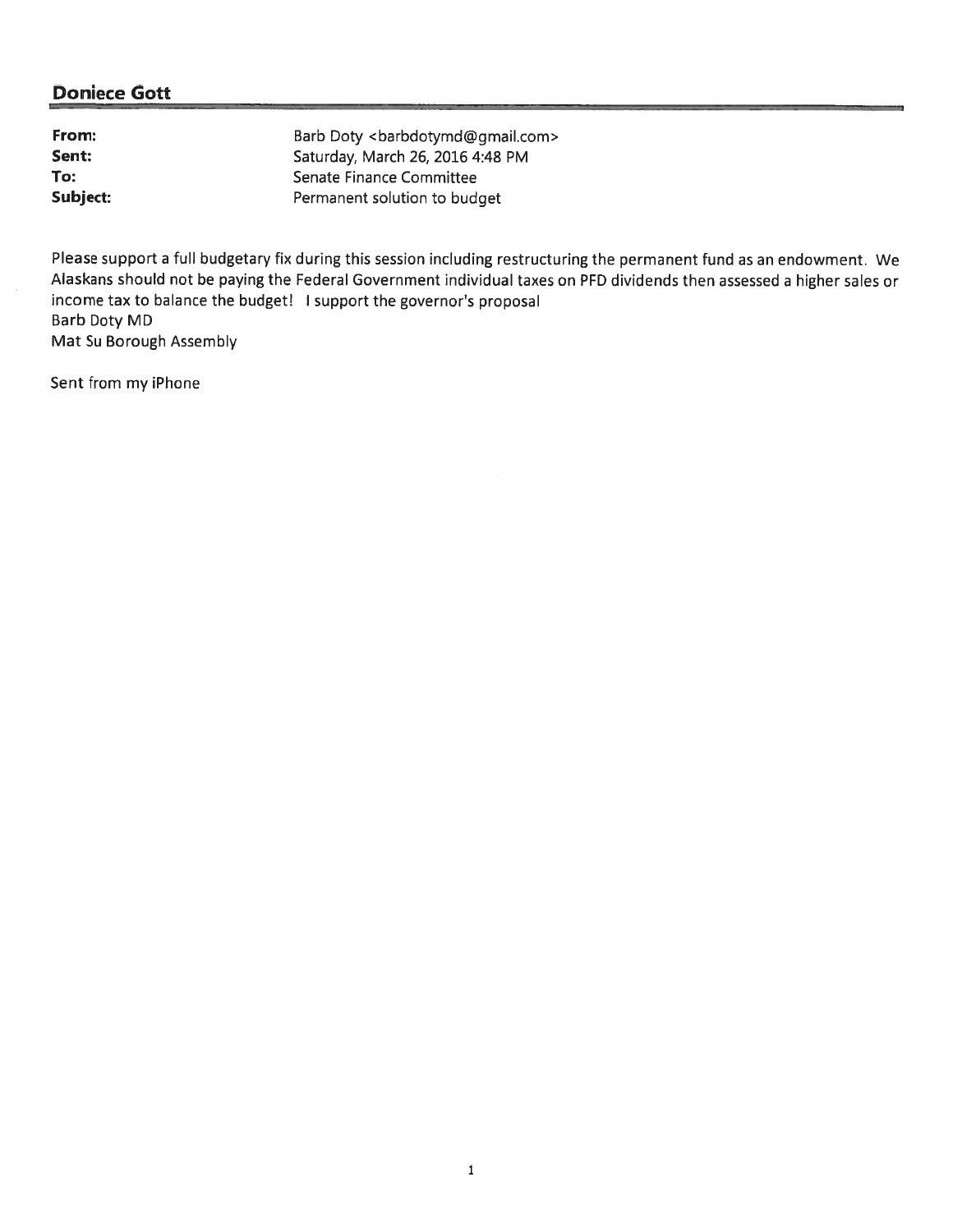From: Sent: Subject: Jennie Hafele Friday, March 25, 2016 4:34 PM FW: Please forward to appropriate lawmakers

Please distribute and enter into the record the emailed testimony below to the bills in your committee:

SB 128 PERM. FUND:DEPOSITS; DIVIDEND; EARNINGS in the Senate Finance Committee SB 114 PERM FUND: EARNINGS, DEPOSITS, ACCOUNTS in the Senate Finance Committee

HB 250 INDIV. INCOME TAX: CREDITS; RETURNS in the House Finance Committee SB 134 INDIV. INCOME TAX: CREDITS; RETURNS in the Senate Labor and Commerce Committee

Thank you, Jennie Hafele Fairbanks LIO

CC: Interior Delegation Members

From: Marin Kuizenga Sent: Friday, March 25, 2016 12:27 PM To: LIO Fairbanks Subject: Please forward to appropriate lawmakers

Dear LIO,

Thank you so much for the information provided via phone. I am a proponent of the role of government, and am happy that you are present to receive my comments and direct them on to the appropriate legislators. Thank you for your assistance in forwarding my note. - Marin

Dear Legislature.

I am an average Alaska citizen of 26 years. I own a house in Fairbanks, my company statewide office is based in Fairbanks, supporting academic research at the University of Alaska Fairbanks. My children attend school here. I love Alaska and do not plan on leaving however, if you do not deal with our economy, and if you gut our schools and universities, and communities, I will have no choice but to leave, taking my family and discouraging my employer from using this base for our work place. I would like you each to know my views:

 $1.$ We need to fundamentally rework Alaska's economy away from its oil-only dependence.

 $2.$ We need new revenue. We need a sustainable balanced budget  $-$  a visionary plan, not dim-witted cutting

I am fine with you taking my PFD, all of it. Take it.  $a.$